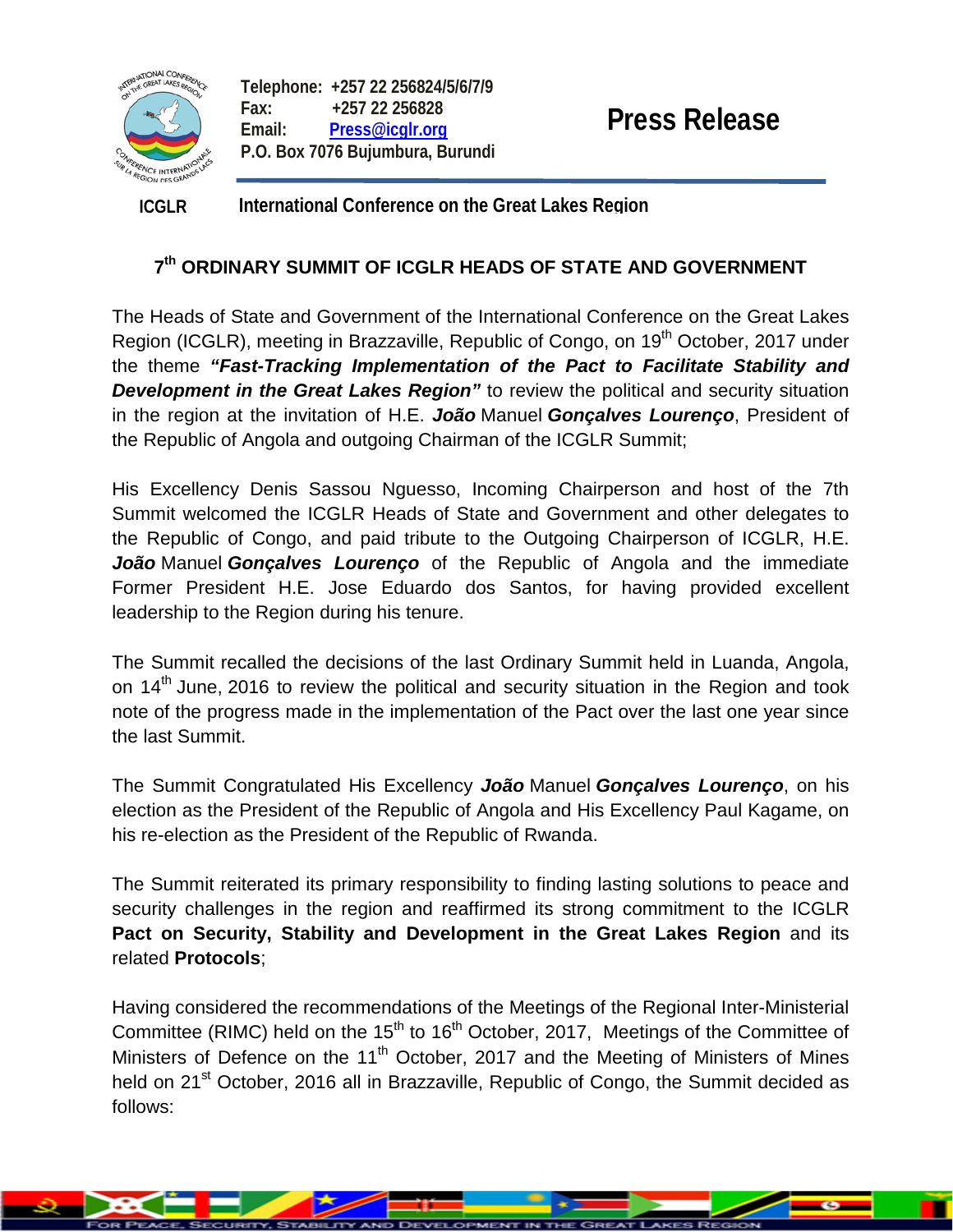## **On the Republic of Burundi**

- 1. **Noted** the improving security situation in Burundi, and **Urged** countries hosting Burundian refugees to facilitate the return of those willing. As for those not willing to return, urged that they be settled far away from the common border as per the 1951 Refugee Convention;
- 2. **Reaffirmed** our support to the EAC-lead inter-Burundian dialogue and **Urged** all parties to conclude stakeholder consultations and commit to a peaceful resolution to all issues.

## **On the Democratic Republic of Congo**

- 3. **Reiterated** support and called for the continued implementation of the Global Political and Inclusive Agreement signed on 31st December, 2016 in Kinshasa. DRC;
- 4. **Recommended** that operations conducted by FARDC against negative forces with the support of MONUSCO/FIB, in line with new MONUSCO mandate, be maintained and strengthened with a view to neutralising all armed groups, especially the ADF and FDLR;
- 5. **Urged** MONUSCO, AU, ICGLR and SADC as well as the international community to speed up the repatriation to Rwanda of the ex-FDLR combatants currently in transit camps in Kanyabayonga, Walungu and Kisangani;
- 6. **Urged** that an evaluation meeting be convened urgently to review the implementation of the commitments contained in the Nairobi Declarations on the M-23.

## **On the Central African Republic**

- 7. **Expressed** support for the African Union Initiative on the restoration of Peace and Reconciliation in the CAR, and urged all Member States to assist in its full and expedited implementation;
- 8. **Recommended** that MINUSCA use authorised means to disarm rebels who have refused to take part in the on-going disarmament, demobilisation, reintegration and repatriation (DDRR) process, and to accelerate the training of the armed forces;
- 9. **Urged** the ICGLR and ECCAS Member States to facilitate the formation of a pilot brigade for the stabilization of the CAR;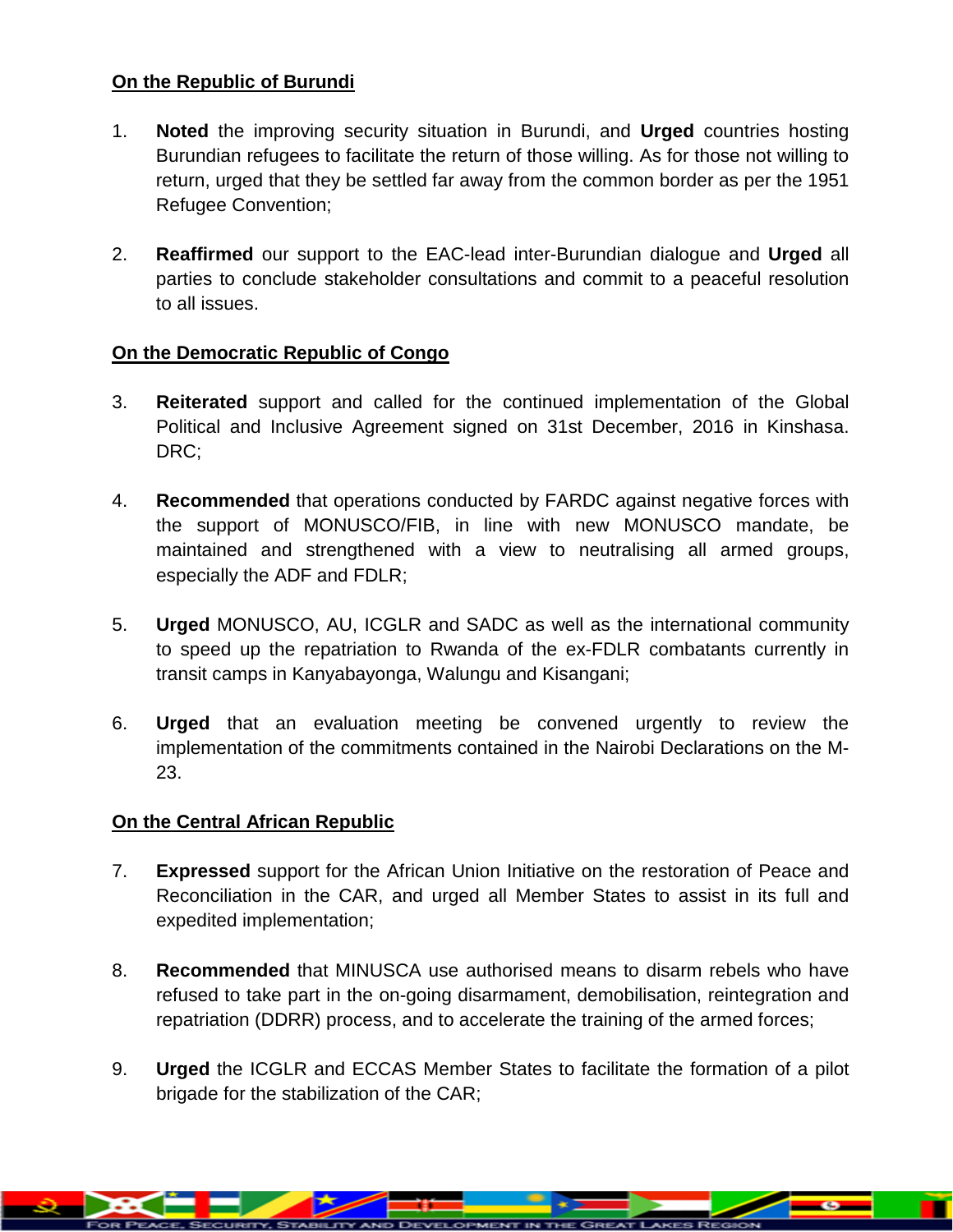10. **Called** upon the ICGLR to support the process of strengthening the capacity of the Armed Forces of the Central African Republic (FACA) through provision of equipment and training, pursuant to the decision of the Heads of State taken during the 6<sup>th</sup> Summit held in Luanda, Angola.

## **On the Republic of South Sudan**

- 11. **Condemned** in the strongest terms continued attacks perpetrated by various armed groups against defenseless and innocent civilians around the country, resulting in loss of life, mass displacement and destruction of property;
- 12. **Expressed** support to the ongoing National Dialogue process initiated by the Government of South Sudan, which should compliment the Agreement on the Resolution of the Conflict in South Sudan (ARCISS) signed in August 2015, and **Urged** all stakeholders to participate fully in the dialogue so as to ensure the speedy return of peace and stability to the country;
- 13. **Noted** the progress made in the resolution of the issue of South Sudanese from the SPLA-IO currently hosted in the eastern DRC through the tripartite cooperation of the two countries and the UN, and **Encouraged** the remaining elements to take advantage of the amnesty and repatriation process initiated by the Republic of South Sudan.

## **On the Republic of Sudan**

- 14. **Urged** all Member States and the international community to continue to support the peace and development efforts undertaken by the Government of Sudan;
- 15. **Welcomed** the decision of the US Government to lift the economic sanctions on the Republic of Sudan, and **Called** for the removal of the name of Sudan from the US list of State Sponsors of terrorism.

## **On the Joint Follow-up Mechanism and the ADF Threat**

16. **Urged** concerned ICGLR Member States to expeditiously honour their financial obligations and deploy the necessary personnel to ensure operationalisation of the Mechanism given the growing threat of the ADF terrorist organisation.

## **On the Menace of Terrorism and the Mercenary Phenomenon**

17. **Directed** all ICGLR Member States to enhance cooperation and information sharing on activities of terrorist groups in order to neutralize their threat to the region;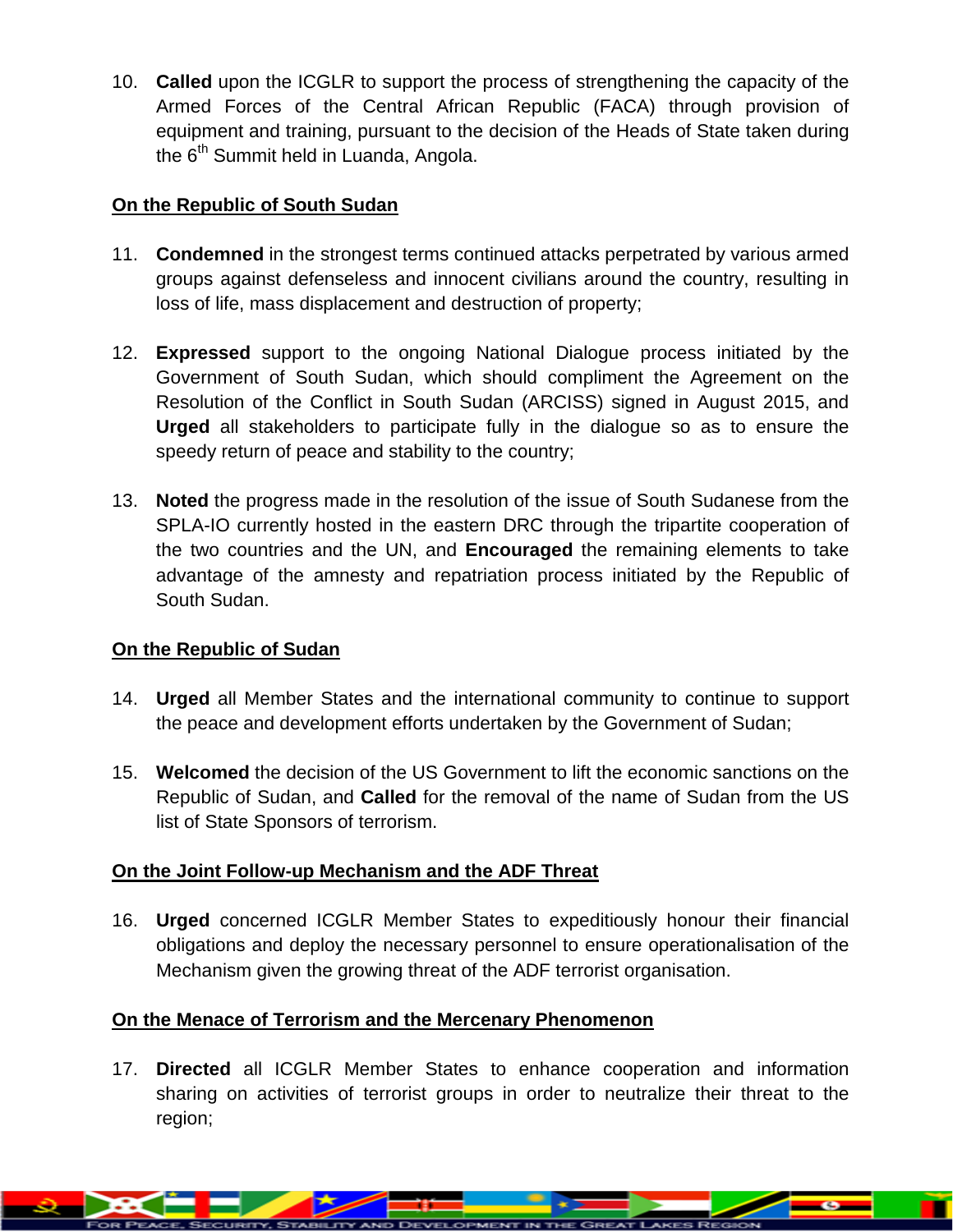18. **Directed** that all Member States expedite the domestication and implementation of the Protocol on Non-aggression and Mutual Defence.

#### **Reconstitution of the Troika Mechanism**

19. **Reconstituted** the ICGLR TROIKA comprising of the Republic of Congo as Chair, the Republic of Angola as Vice Chair, and Republic of the Sudan as Rapporteur.

#### **Establishment of the ICGLR Peace and Security Architecture**

20. **Directed** the Committee of Ministers of Defence to establish the ICGLR Peace and Security Architecture, and directed the Conference Secretariat to develop and present the Terms of Reference during the next meeting of that Committee for approval.

### **On the Report of the ICGLR Ministers of Mines**

- 21. **Adopted** the report and recommendations on the Self-Financing Mechanism of the Regional initiative on Natural Resources (RINR), which is a critical tool in the success of the fight against illegal exploitation of natural resources in the Great Lakes region;
- 22. **Directed** that all auditing firms operating in the minerals supply chain in the Great Lakes region be accredited by the ICGLR Regional Audit Committee of the Regional Initiative on Natural Resources (RINR), and Directed Member States to use the standard ICGLR MOU template when entering into agreements with any traceability entities**;**
- 23. **Directed** the Chair of the Committee of Ministers in-charge of Mines, in coordination with the Conference Secretariat, to convene the fifth meeting of Ministers in charge of mines in the Great Lakes Region not later than 31<sup>st</sup> December, 2017.

#### **On the Fight against Youth Unemployment**

- 24. **Directed** ICGLR Member States to mobilize adequate financing for the implementation of the Declaration of the 2014 Special Summit of ICGLR Heads of State and Government on the fight against Youth Unemployment in the Great Lakes Region;
- 25. **Directed** the ICGLR Secretariat to establish a robust data bank for the collection and monitoring of progress on the state of youth unemployment in the region;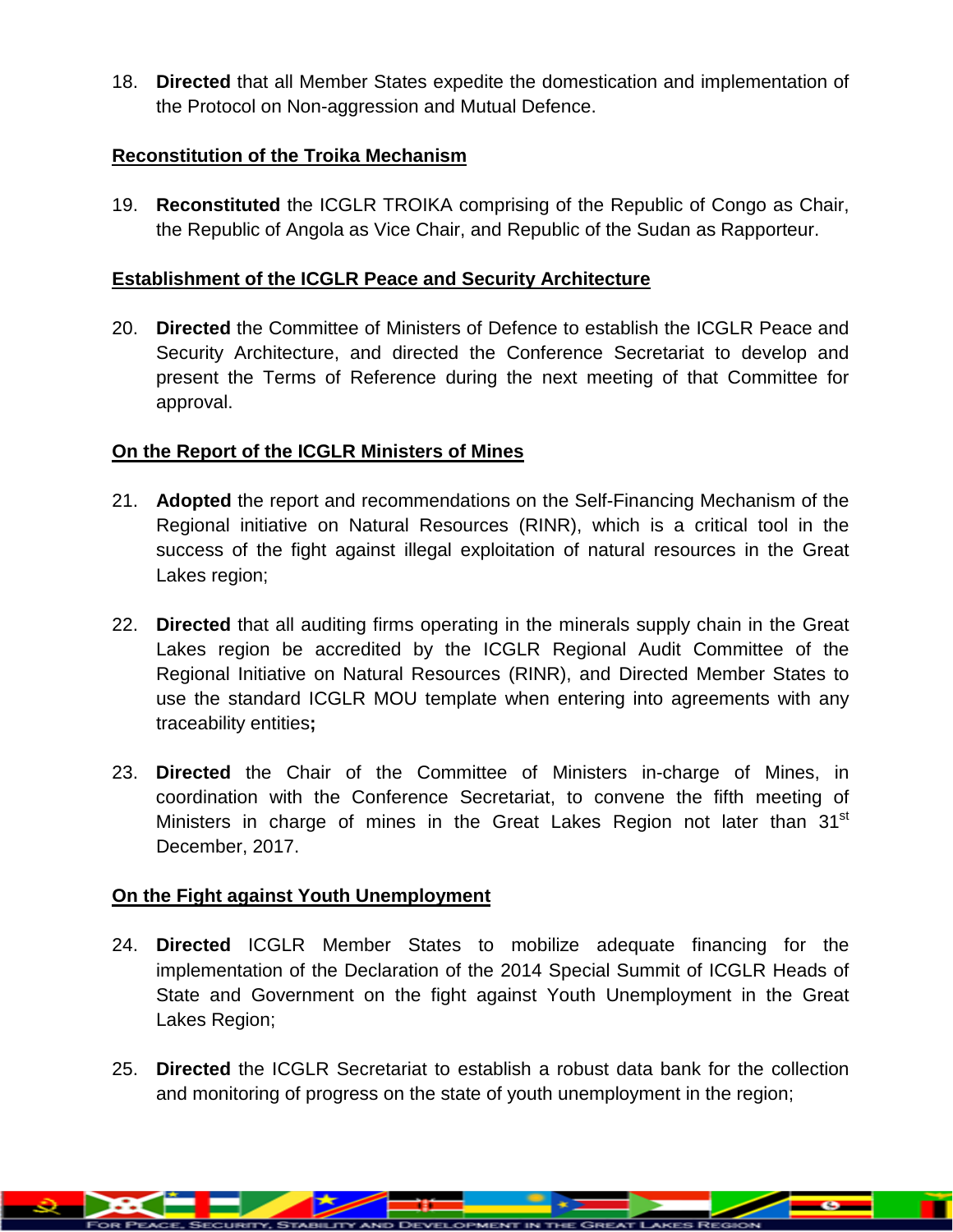26. **Directed** ICGLR Member States to expedite the development and implementation of the National Action Plans as was resolved in the Declaration of the 2014 Special Summit of ICGLR Heads of State and Government on the fight against Youth Unemployment in the Great Lakes Region.

#### **On the Issue of Refugees**

- 27. **Urged** Member States to embrace dialogue in addressing the security challenges that lead to instability and the proliferation of refugees;
- 28. **Directed** the Conference Secretariat to draft a Protocol on the Protection and Management of Refugees and Asylum Seekers hosted in the ICGLR Member States for adoption at the next Summit.

### **On the Eradication of Statelessness in the Great Lakes Region**

29. **Directed** Member States to implement the Declaration and Regional Action Plan on the eradication of Statelessness as recommended by the Regional Inter-Ministerial Committee (RIMC).

### **On Gender and Women**

- **30. Urged** Member States to implement the United Nations Security Council Resolution 1325 and the 30% quota decision on elective positions and decision-making processes, and urged the active involvement of women in peace initiatives within the Region;
- 31. **Directed** the convening of a Special Session of Ministers in-charge of Gender Issues to assess the progress of implementation of the gender dimension of the ICGLR Pact over the last 10 years, the Kampala Declaration on Sexual and Gender based violence, and the United Nations Security Council Resolution 1325 in Member States and report to the next Summit.

## **On the Date and Venue of Next Summit**

32. **Resolved** that the next Summit will be hosted by the Republic of the Sudan in December, 2019 at a date to be appointed.

The Summit avails itself of this opportunity to congratulate the Governments and People of the Republic of Rwanda and the Republic of Angola for having conducted peaceful, fair and transparent general elections.